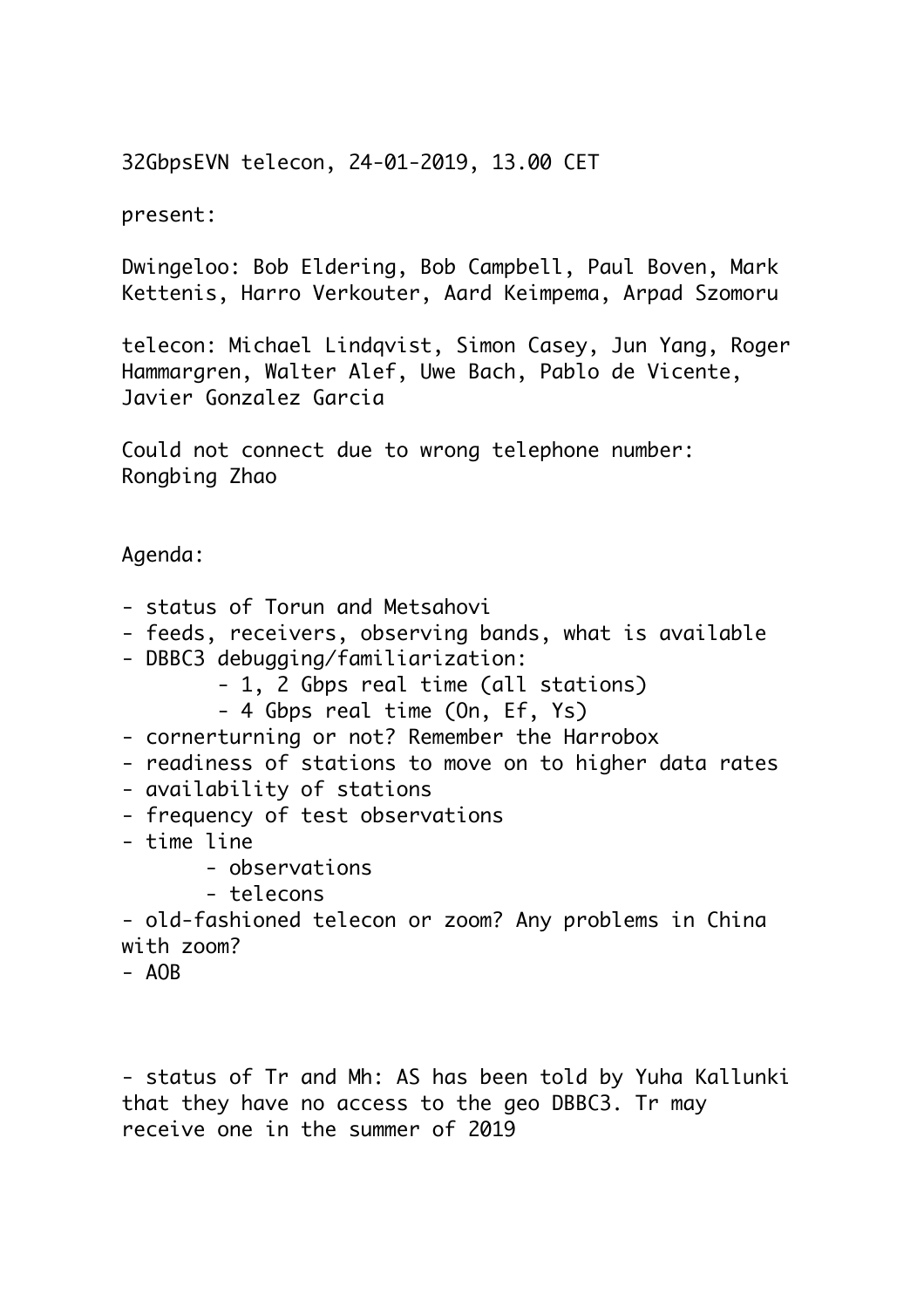WA: should invite Yurii Pidopryhora to telecon next time. Action AS: invite Yurii

- feeds etc:

On: could do 4GHz dual pol at 22 GHz, but need to move DBBC3. Alternatively, use one of the twin telescopes, at C band, 4-8 GHz.

Ys: the 40m could do 2.5 GHz max at 22 GHz, dual pol. On the VGOS antenna 3 - 14 GHz.

Ef: 4 - 8 GHz, dual linear pol 4 GHz at K and Q band, after Easter will have new receiver 12 - 18 GHz

T6: according to JY, 4 - 8 GHz

ML: C band most interesting scientifically.

HV: any issues with LO tuning? None apparently

Decision that 4 - 8 GHz is a good starting point.

ML needs to talk to Rudiger about availability of twin telescopes and DBBC3: action ML

- DBBC3 etc:

WA: we really need Sven involved, for technical input on DBBC3 capabilities. Action AS: invite Sven to next telecon

JGG: done some experimenting with DBBC3: one pol per data stream, on separate fibers. Then used the Harrobox to mix the streams into one, resulting in cornerturned data on the flexbuff.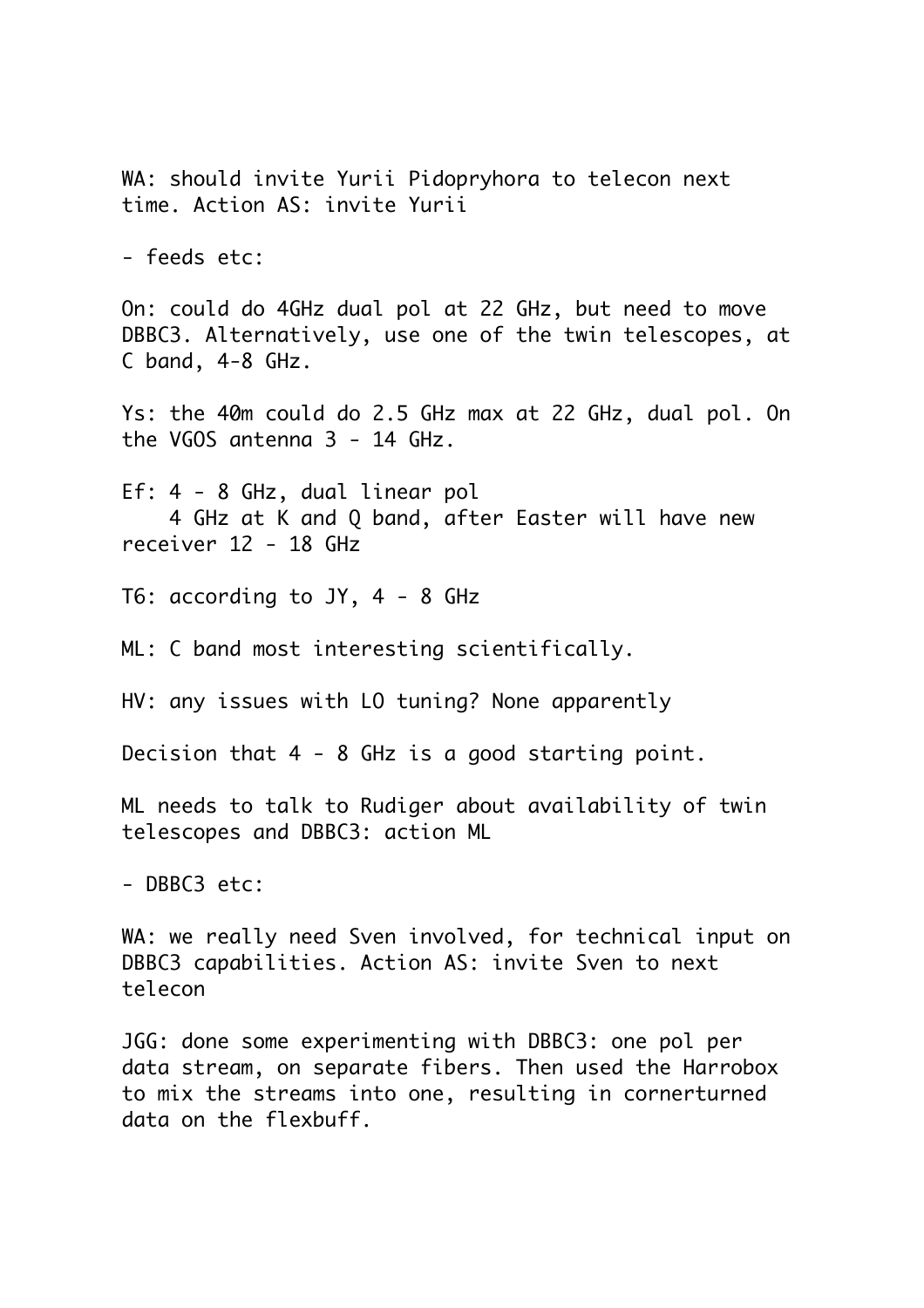MK: probably many small data stream are preferable, certainly from the point of view of the correlator.

JGG: talked to Sven, understood that cornerturning has not been implemented yet, but possibly could be.

WA: in Granada presentation: with DDC 16 times 128 MHz. In the near future.

General consensus that this would probably be preferable for operations, however for testing nearly anything will do.

- readiness of stations etc:

Overall, no show stoppers, once we reach 32 Gbps each station will need 2 FlexBuffs or Mark6, but this is not a problem

- availability of stations;

On: Rudiger needs to be asked (existing action)

Ef: UB needs to talk to scheduler. What is more, DBBC3 is used for development and is in lab. Action UB: find out of availability of Ef + DBBC3 throughout year

Ys: VGOS antenna should be available outside of 2-weekly observations. Action PdV: provide schedule

- frequency of observations: quite dependent on availability

- time line observations and telecons:

AS: need to decide on setting fixed dates or deciding on dates based on results. Fixed dates probably best. Telecons will need to be frequent, before every observation, at least in the beginning.